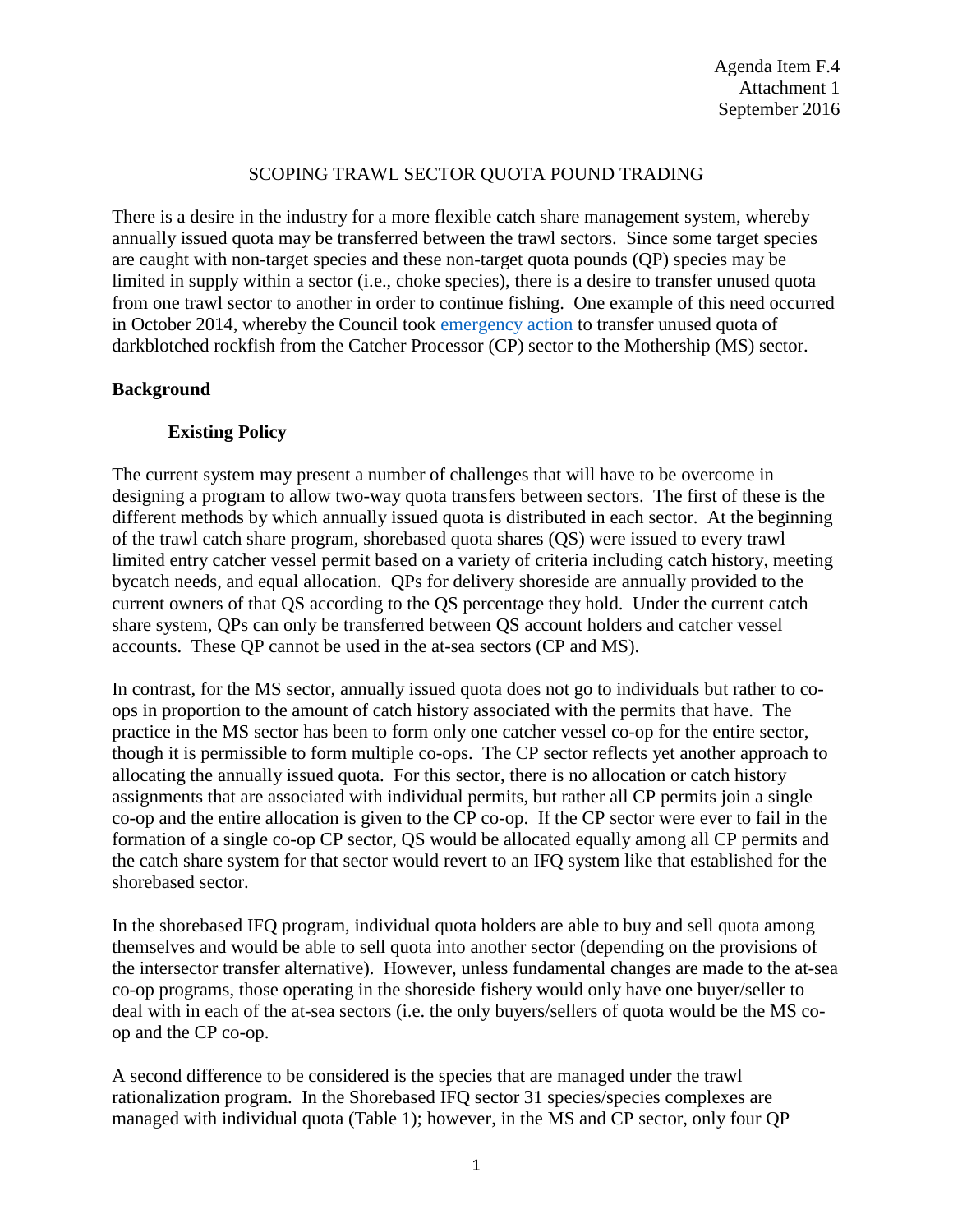species (canary rockfish, darkblotched rockfish, Pacific ocean perch, and widow rockfish) are formally allocated to MS and CP cooperatives (based on the QS for each coop participant) and are shared among members of the cooperative within that sector. At this meeting the Council is considering managing at-sea sector catch of darkblotched rockfish and Pacific Ocean perch with a set-aside rather than a bycatch limit. This may reduce the potentially tradeable bycatch species to canary rockfish and widow rockfish.

## **Current Deliberations**

In September 2014 and in June 2016 the industry supported two potential actions to address the transfer of QP between sectors. Below are the original omnibus requests and descriptions from [September 2014:](http://www.pcouncil.org/wp-content/uploads/J1a_Att1_TheList_SEPT2014BB.pdf)

### *65. Trawl IFQ & MS – Allow Between Sector Transfer of Rockfish QP from IFQ to MS*

This measure would allow participants in the MS sector access to quota pounds (QP) in their shorebased IFQ accounts for four rockfish species (canary, darkblotched, widow and POP). The total QP that could be transferred to the MS sector would be limited to the total associated with the QS amount allocated equally to permits from the buyback that also received a MS catcher vessel endorsement. Transfers would only be allowed if the amount of the abovementioned rockfish species were prohibiting attainment of the Pacific whiting allocation.

*71. Trawl – Allow Between Sector Transfers of Unneeded Overfished Species* This measure would be specific to the within trawl use of choke species and is not intended to include discussion or promote changes to any of the existing allocations. The goal of this suggestion is to begin the conversation about how choke species can be better utilized and/or shared within the trawl sectors to ensure attainments of optimum yield for all target species. Item 65 of this list is a narrower version of this policy issue.

In June 2016, based on the Groundfish Advisory Subpanel recommendation [\(Agenda Item G.6.a](http://www.pcouncil.org/wp-content/uploads/2016/06/G6a_Sup_GAP_Rpt_Omnibus_JUN2016BB.pdf)  [Supplemental GAP Report\)](http://www.pcouncil.org/wp-content/uploads/2016/06/G6a_Sup_GAP_Rpt_Omnibus_JUN2016BB.pdf) the Council combined these items into a single item and prioritized the action for public scoping at the September 2016 meeting. At the June meeting, Council staff retitled the item based on the GAPs suggestion to be: "Allow Between Trawl Sector Trading of Quota Pounds" however an additional clause was added that the action include "all quota species except whiting" and provided this info to the Council under [Agenda Item F.6a Supplemental](http://www.pcouncil.org/wp-content/uploads/2016/06/F6_Sup_Att6_Joint_NMFS_PFMC_Staff_Response_JUN2016BB.pdf)  [Attachment 6.](http://www.pcouncil.org/wp-content/uploads/2016/06/F6_Sup_Att6_Joint_NMFS_PFMC_Staff_Response_JUN2016BB.pdf) The exception for whiting was added so that the distinction between trawl sectors remained intact.

#### **Purpose and Need and Strawman Alternatives for Discussion**

In this document Council staff provide a draft purpose and need statement, some solutions to the problem, and some considerations for public scoping of the issues.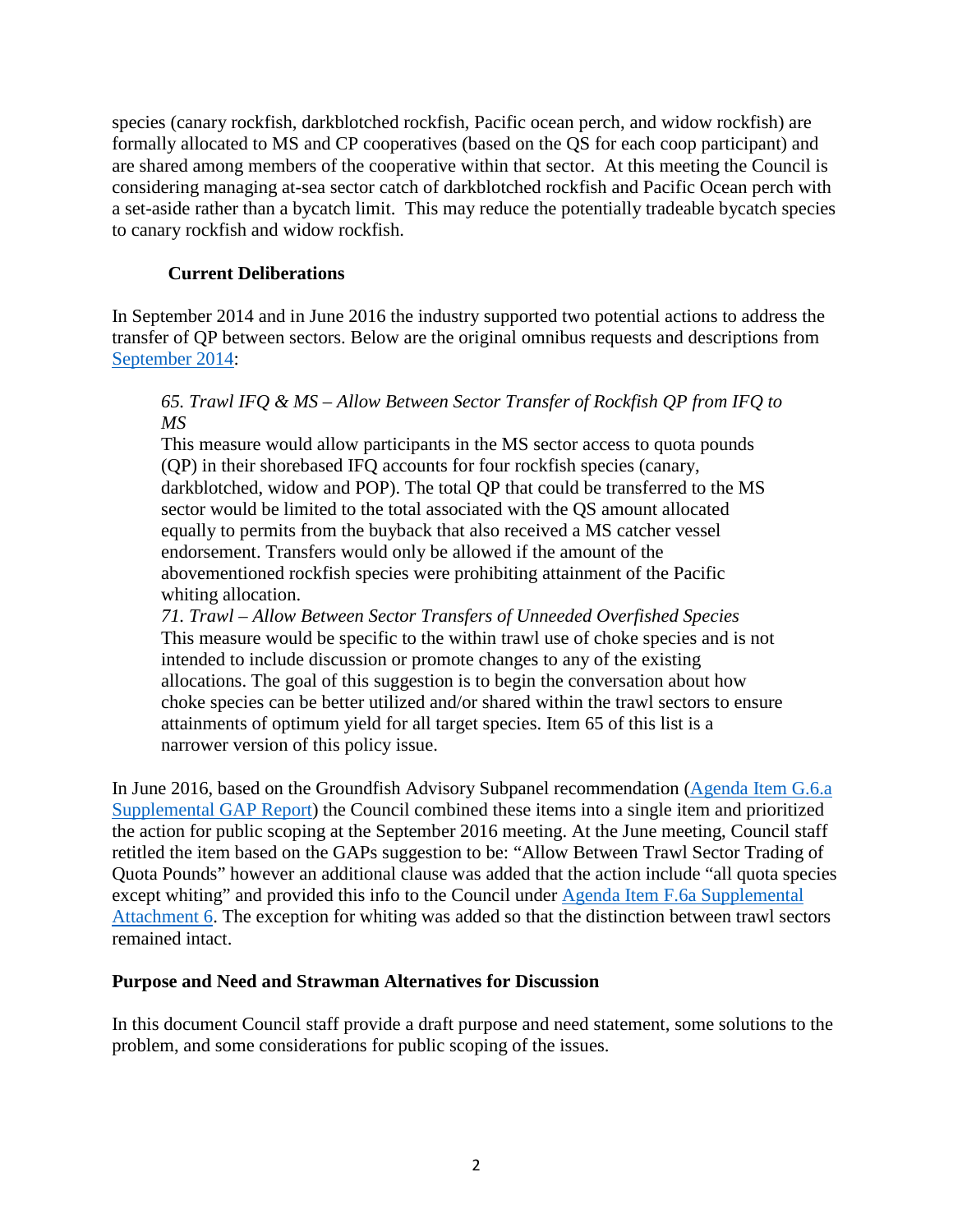### **Potential Purpose and Need Statement for the Action**

The need for the proposed action is to allow individual fishermen and co-ops to acquire additional quota for some species to continue fishing for target species.

The purpose of the proposed action is to increase the attainment of target species by allowing the transfer of excess quota across sectors in order to better achieve optimum yield.

# **Potential Solutions**

[Figure 1](#page-4-1) is a schematic to show the transfer of fish between sectors for each option described below.

*Option 1. Allow transfer of allocations between quota pound holders across LE trawl sectors* This option would allow shorebased QP holders to transfer their non-whiting quota pounds to any MS or CP co-op and allow MS and CP co-ops to transfer their non-whiting quota in the form of QP to accounts in the shorebased IFQ system.

Pro: Transfers could be done quickly through private transactions. This would allow the fish to be purchased and be made almost immediately available for use in another sector.

Issues: MS and CP have allocations for only four species; therefore, the number of species that may be transferred from shorebased to the at-sea sectors and vice versa is limited to only these species; may need to convert canary rockfish, darkblotched rockfish, Pacific Ocean perch, and widow rockfish to quota pounds so it can be transferred; some choke species that are needed in Shorebased sector cannot be transferred from at-sea whiting sectors (e.g., sablefish is not an allocated species in the MS & CP and cannot be transferred). Would between sector transfer caps be needed (i.e., percentage of quota that can be transferred) and if so how might they be structured?

*Option 2. Move quota at a higher level via Council action and rebalance score card in-season* This option would provide the Council the ability to move species allocations to another sector in-season based on current fishery data trends, sector needs, and willingness for sectors to allow excess to be transferred. Transfers between the MS and CP sector could be conducted in a similar manner as was done in October, 2014. Transfers to the shorebased sector from the MS or CP sector could be done but transfers from the shorebased sector to the MS or CP sectors could not be done because QPs cannot be taken out of individual accounts. [Table 3](#page-7-0) provides an example of a scorecard and allocations for overfished species to illustrate which overfished species could be transferred and from which fishery sector. Other fish that are allocated (not shown in [Table 3\)](#page-7-0) would be tracked in season on a similar scorecard.

Pro: Allows transfer of four species of fish to meet changing needs in the trawl sectors.

Issues: Lacks ability to transfer from shorebased sector to MS or CP; current data trends may not hold or catch rates may not continue as expected; less expedient than Option 1; may need triggers that indicate clear need and industry willingness to rebalance; timing of Council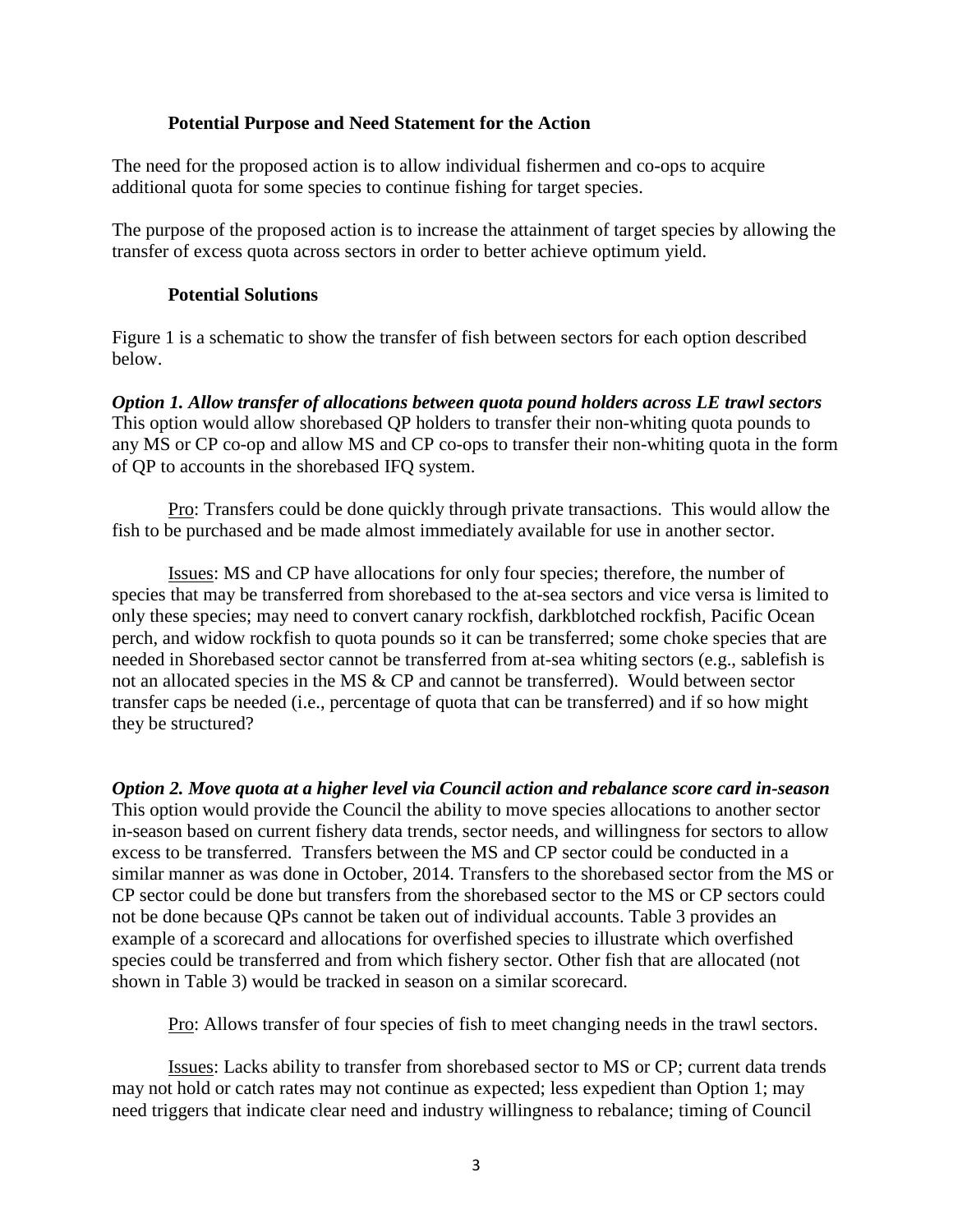action (June or September, November too late); transfer caps may be needed (i.e., percentage of quota that can be transferred).

## **Considerations for Options**

## *Option 1*

If transfers were allowed between the trawl sectors on an individual level, the transferrable quota would be limited to a select few species (i.e., canary rockfish, darkblotched rockfish, widow rockfish, and Pacific Ocean perch). Only these four species may be transferred from the MS and CP sectors to the Shorebased sector (or vice versa) because no other species have been allocated for individual QS distribution in the MS and CP sectors. Table 2 provides recent attainment information for the three trawl sectors and can illustrate which sector could have benefited from a transfer of quota and which sector could have supplied it. For example, in 2011 the MS sector needed darkblotched to continue harvesting their whiting allocation and the shorebased sector could have supplied it. In addition, benefits can also occur because an increase in available bycatch can reduce the at-sea fleet's need to move to avoid fish.

In order to transfer quota, the cooperative would need to develop a mechanism for members to agree that a portion of the co-op's pooled allocation(s) could be sold to individuals in the shorebased sector or transferred to the other at-sea sector. If the at-sea sector would like to provide it to the shorebased sector then NMFS would need to convert the allocation to quota pounds and allow transfer of it through the current accounting system.

The Shorebased sector has additional "choke" species that are not available for transfer from the at-sea sectors (such as sablefish); therefore, the action may be limited in its effectiveness for the shorebased sector. In addition, at the September 2016, the Council may create set-asides for darkblotched rockfish and Pacific ocean perch. If this occurs, then only canary and widow rockfish would be available for transfer between trawl sectors.

If a transfer cap is added to accounts, NMFS can limit transfers using the current system; however, to be effective and efficient, transfer limits need be clear (e.g., 5% of a species) and apply equally to all accounts and co-ops.

#### *Option 2*

Council action would be needed to rebalance the score card during the fishing season and catch rates may not hold or remain consistent beyond the decision date for approval of a transfer. This can negatively affect a sector that may suddenly need the fish that were transferred. The Council process would likely need to take place during the September meeting since catch trends may not be as evident in June and November would likely be too late in the fishing season for transfers to be useable.

The Council may need to develop triggers that would signal a definite need or desire to transfer quota from one sector to another and develop an appropriate mechanism to split unused quota if two sectors would like to utilize it. In addition, transfer caps may be needed to prevent transferring too much quota, and ensure that a sector has enough quota to continue fishing after a transfer from that sector has been made. Some considerations for approval of a transfer may be whether a delay in apportioning the quota would render the change ineffective or would the apportionment be too minimal to be effective?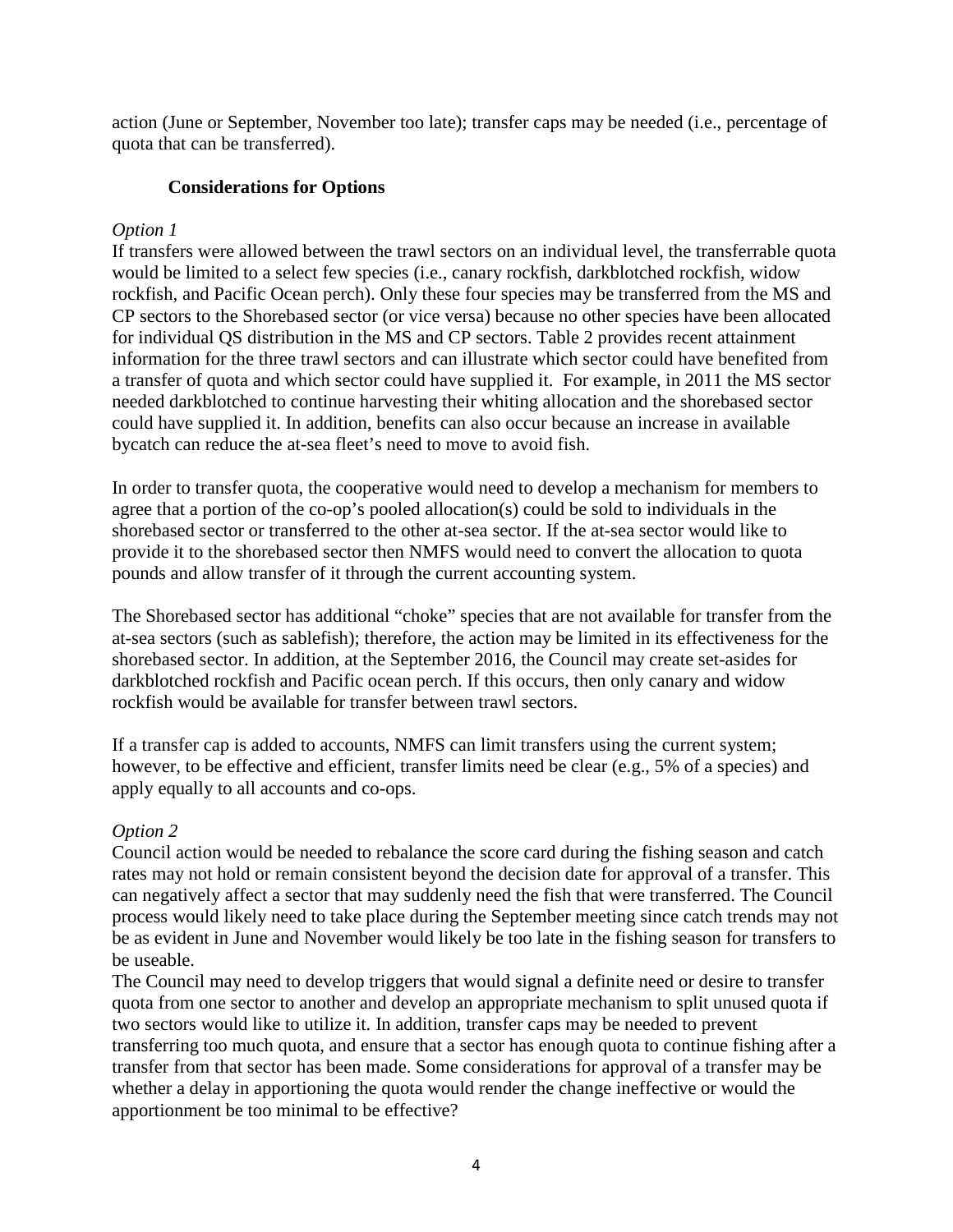Similar to Option 1, the number of species that could be transferred would be limited and the Shorebased sector has additional "choke" species that are not available for transfer from the atsea sectors.

|                                                                    | <b>Shorebased Sector</b>                                                                                                                                         | <b>MS Sector</b> | <b>CP</b> Sector                                                                                                                                                     |
|--------------------------------------------------------------------|------------------------------------------------------------------------------------------------------------------------------------------------------------------|------------------|----------------------------------------------------------------------------------------------------------------------------------------------------------------------|
| <b>Option 1</b><br>(Individual<br><b>IFO</b><br><b>Transfers</b> ) |                                                                                                                                                                  |                  | (For canary, DB, POP, Widow only – transfer from Shorebased to MS or CP and vice versa)<br>(For canary, DB, POP, Widow only - transfer from MS to CP and vice versa) |
| <b>Option 2</b><br>(Council<br><b>Scorecard</b><br><b>Transfer</b> | (For canary, DB, POP, Widow only - transfer from MS/CP to Shorebased via scorecard)<br>(For canary, DB, POP, Widow only - transfer from MS to CP and vice versa) |                  |                                                                                                                                                                      |

# <span id="page-4-1"></span>**Figure 1. Fish flow schematic for each option.**

# <span id="page-4-0"></span>**Table 1. Species managed under the catch share program.**

Note: bolded species are those that could be transferred between trawl sectors.

| <b>Canary rockfish</b>                             | Minor Slope Rockfish, S. of 40°10 N. lat.                    |
|----------------------------------------------------|--------------------------------------------------------------|
| Darkblotched rockfish                              | Pacific Cod, Coastwide                                       |
| <b>Arrowtooth Flounder</b>                         | Pacific Halibut, N. of $40^{\circ}10$ N. lat. (bycatch only) |
| Bocaccio, S. of $40^{\circ}10$ N. lat.             | Pacific Ocean perch, N. of 40°10 N. lat.                     |
| Chilipepper, S. of $40^{\circ}10$ N. lat.          | Pacific Whiting                                              |
| Cowcod, S. of $40^{\circ}10$ N. lat.               | Petrale Sole, Coastwide                                      |
| Dover Sole, Coastwide                              | Sablefish, N. of 36° N. lat.                                 |
| English Sole, Coastwide                            | Sablefish, S. of 36° N. lat.                                 |
| Lingcod, N. of $40^{\circ}10$ N. lat. 15           | Shortspine Thornyhead, N. of 34°27 N. lat.                   |
| Lingcod, S. of $40^{\circ}10$ N. lat.              | Shortspine Thornyhead, S. of 34°27 N. lat.                   |
| Longnose Skate, Coastwide                          | Splitnose Rockfish, S. of 40°10 N. lat.                      |
| Longspine Thornyhead, N. of 34°27 N. lat.          | <b>Starry Flounder, Coastwide</b>                            |
| Minor Shelf Rockfish, N. of 40°10 N. lat.          | <b>Widow rockfish</b>                                        |
| Minor Shelf Rockfish, S. of 40°10 N. lat.          | Yelloweye, Coastwide                                         |
| Minor Slope Rockfish, N. of $40^{\circ}10$ N. lat. | Yellowtail, N. of 40°10 N. lat.                              |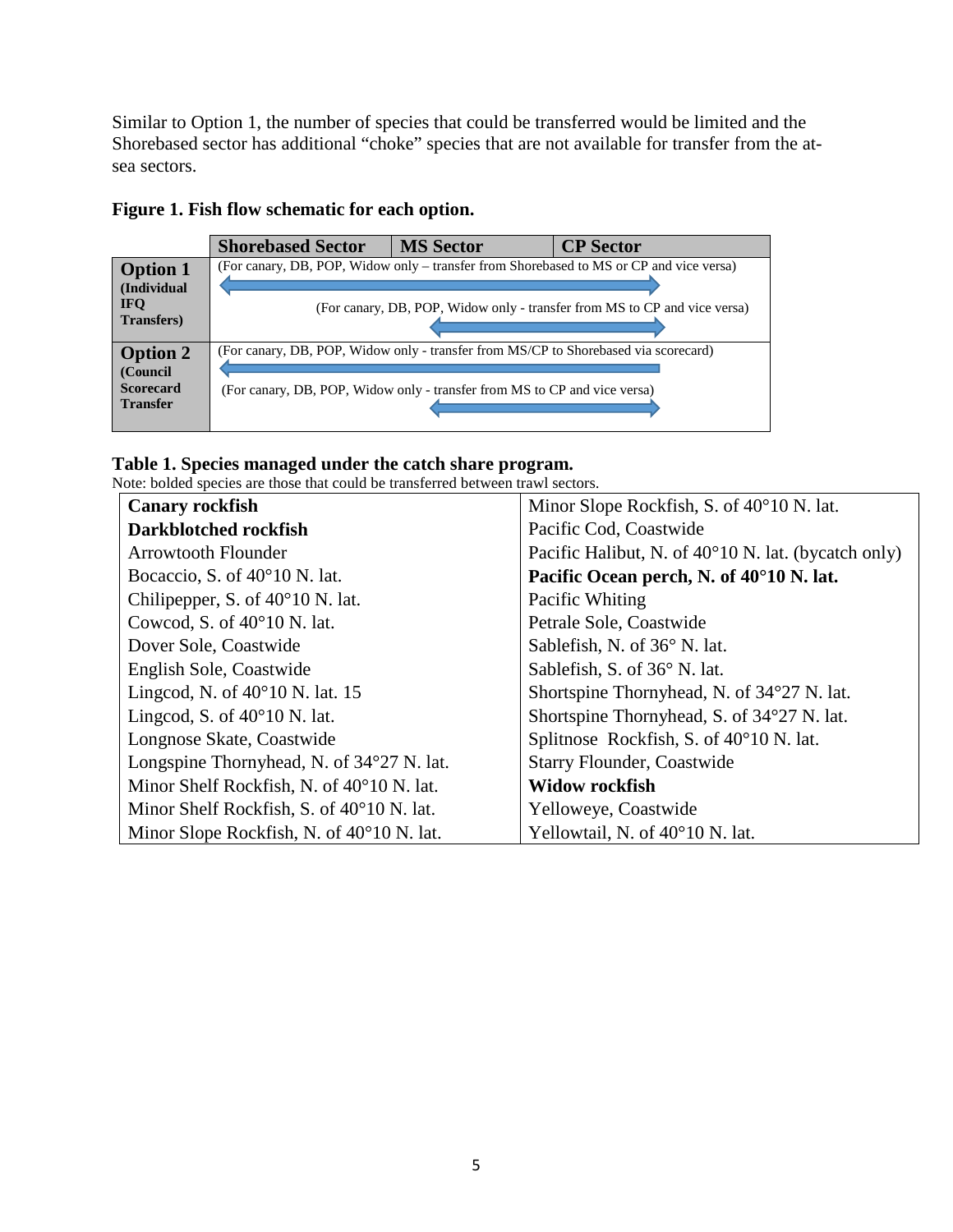|                          |           | <b>Shoreside IFQ</b> |                          |                          |                       | <b>Catcher-Processors</b> | <b>Motherships</b>       |                          |                       |          |                          |
|--------------------------|-----------|----------------------|--------------------------|--------------------------|-----------------------|---------------------------|--------------------------|--------------------------|-----------------------|----------|--------------------------|
| <b>Stocks</b>            | Alloc.    | Catch                | $\frac{0}{0}$<br>Attain. | <b>Initial</b><br>Alloc. | Final<br>Alloc.<br>a/ | Catch                     | $\frac{0}{0}$<br>Attain. | <b>Initial</b><br>Alloc. | Final<br>Alloc.<br>a/ | Catch    | $\frac{0}{0}$<br>Attain. |
|                          |           |                      |                          |                          | 2011                  |                           |                          |                          |                       |          |                          |
| Pacific Whiting          | 92,817.8  | 91,185.8             | 98.2%                    | 75,138.0                 | <b>NA</b>             | 71,522.4                  | 95.2%                    | 53,039.0                 | <b>NA</b>             | 50,049.8 | 94.4%                    |
| Canary Rockfish          | 25.9      | 3.7                  | 14.3%                    | 4.8                      | 8.1                   | 0.5                       | 5.6%                     | 3.4                      | 0.1                   | 0.1      | 78.6%                    |
| Darkblotched Rockfish    | 250.8     | 90.9                 | 36.2%                    | 8.5                      | 12.8                  | 10.3                      | 80.4%                    | 6.0                      | 1.7                   | 1.7      | 100.0%                   |
| Pacific Ocean Perch      | 119.6     | 46.7                 | 39.0%                    | 10.2                     | 16.7                  | 6.5                       | 39.0%                    | 7.2                      | 0.7                   | 0.7      | 94.6%                    |
| <b>Widow Rockfish</b>    | 342.7     | 137.6                | 40.2%                    | 86.7                     | 135.0                 | 24.1                      | 17.8%                    | 61.2                     | 12.9                  | 12.8     | 99.6%                    |
| Yellowtail Rockfish b/   | 3,094.2   | 738.6                | 23.9%                    | <b>NA</b>                | NA                    | 14.6                      | <b>NA</b>                | <b>NA</b>                | NA                    | 66.7     | <b>NA</b>                |
|                          |           |                      |                          |                          | 2012                  |                           |                          |                          |                       |          |                          |
| Pacific Whiting          | 68,661.9  | 65,661.5             | 95.6%                    | 55,584.0                 | <b>NA</b>             | 55,694.6                  | 100.2%                   | 39,235.0                 | NA                    | 38,215.5 | 97.4%                    |
| Canary Rockfish          | 25.9      | 7.2                  | 27.6%                    | 4.8                      | <b>NA</b>             | 0.3                       | 5.6%                     | 3.4                      | <b>NA</b>             | 0.2      | 4.4%                     |
| Darkblotched Rockfish    | 248.9     | 85.7                 | 34.4%                    | 8.5                      | <b>NA</b>             | 1.4                       | 16.9%                    | 6.0                      | <b>NA</b>             | 1.3      | 21.0%                    |
| Pacific Ocean Perch      | 119.5     | 48.6                 | 40.7%                    | 10.2                     | <b>NA</b>             | 3.2                       | 31.0%                    | 7.2                      | <b>NA</b>             | 1.4      | 19.0%                    |
| <b>Widow Rockfish</b>    | 342.7     | 152.6                | 44.5%                    | 86.7                     | <b>NA</b>             | 42.0                      | 48.4%                    | 61.2                     | <b>NA</b>             | 37.3     | 61.0%                    |
| Yellowtail Rockfish b/   | 3,107.4   | 963.3                | 31.0%                    | NA                       | NA                    | 32.0                      | NA                       | NA                       | <b>NA</b>             | 11.0     | NA                       |
|                          |           |                      |                          |                          | 2013                  |                           |                          |                          |                       |          |                          |
| Pacific Whiting          | 98,296.9  | 97,621.3             | 99.3%                    | 79,573.0                 | <b>NA</b>             | 78,041.0                  | 98.1%                    | 56,170.0                 | NA                    | 52,522.3 | 93.5%                    |
| Canary Rockfish          | 39.9      | 10.2                 | 25.6%                    | 7.4                      | <b>NA</b>             | 0.2                       | 2.4%                     | 5.2                      | <b>NA</b>             | 0.5      | 9.2%                     |
| Darkblotched Rockfish    | 266.7     | 116.0                | 43.5%                    | 8.6                      | <b>NA</b>             | 2.1                       | 24.2%                    | 6.1                      | <b>NA</b>             | 4.2      | 69.6%                    |
| Pacific Ocean Perch      | 109.4     | 50.0                 | 45.7%                    | 10.2                     | <b>NA</b>             | 4.3                       | 41.9%                    | 7.2                      | <b>NA</b>             | 1.1      | 15.8%                    |
| <b>Widow Rockfish</b>    | 994.0     | 411.6                | 41.4%                    | 170.0                    | <b>NA</b>             | 15.7                      | 9.3%                     | 120.0                    | <b>NA</b>             | 15.5     | 13.0%                    |
| Yellowtail Rockfish b/   | 2,935.8   | 719.3                | 24.5%                    | NA                       | NA                    | 78.5                      | <b>NA</b>                | NA                       | NA                    | 190.9    | <b>NA</b>                |
|                          |           |                      |                          |                          | 2014                  |                           |                          |                          |                       |          |                          |
| Pacific Whiting          | 127,835.0 | 98,714.0             | 77.2%                    | 103,486.0                | <b>NA</b>             | 103,266.3                 | 99.8%                    | 73,049.0                 | NA                    | 62,038.3 | 84.9%                    |
| Canary Rockfish          | 41.1      | 10.5                 | 25.5%                    | 7.6                      | NA                    | 0.3                       | 3.7%                     | 5.4                      | <b>NA</b>             | 0.4      | 6.5%                     |
| Darkblotched Rockfish c/ | 278.4     | 97.8                 | 35.1%                    | 9.0                      | 6.0                   | 3.4                       | 56.8%                    | 6.3                      | 9.3                   | 7.2      | 77.5%                    |
| Pacific Ocean Perch      | 112.3     | 41.0                 | 36.5%                    | 10.2                     | <b>NA</b>             | 0.3                       | 3.1%                     | 7.2                      | <b>NA</b>             | 3.6      | 50.0%                    |
| <b>Widow Rockfish</b>    | 994.0     | 654.3                | 65.8%                    | 170.0                    | NA                    | 16.6                      | 9.7%                     | 120.0                    | <b>NA</b>             | 39.6     | 33.0%                    |
| Yellowtail Rockfish b/   | 2,939.3   | 1,163.3              | 39.6%                    | NA                       | <b>NA</b>             | 0.0                       | <b>NA</b>                | <b>NA</b>                | <b>NA</b>             | 41.9     | <b>NA</b>                |

**Table 2. West coast groundfish trawl sector allocations and impacts (in mt) since implementation of Amendment 21 (highlighted cells indicate attainment rates ≥ 90%).**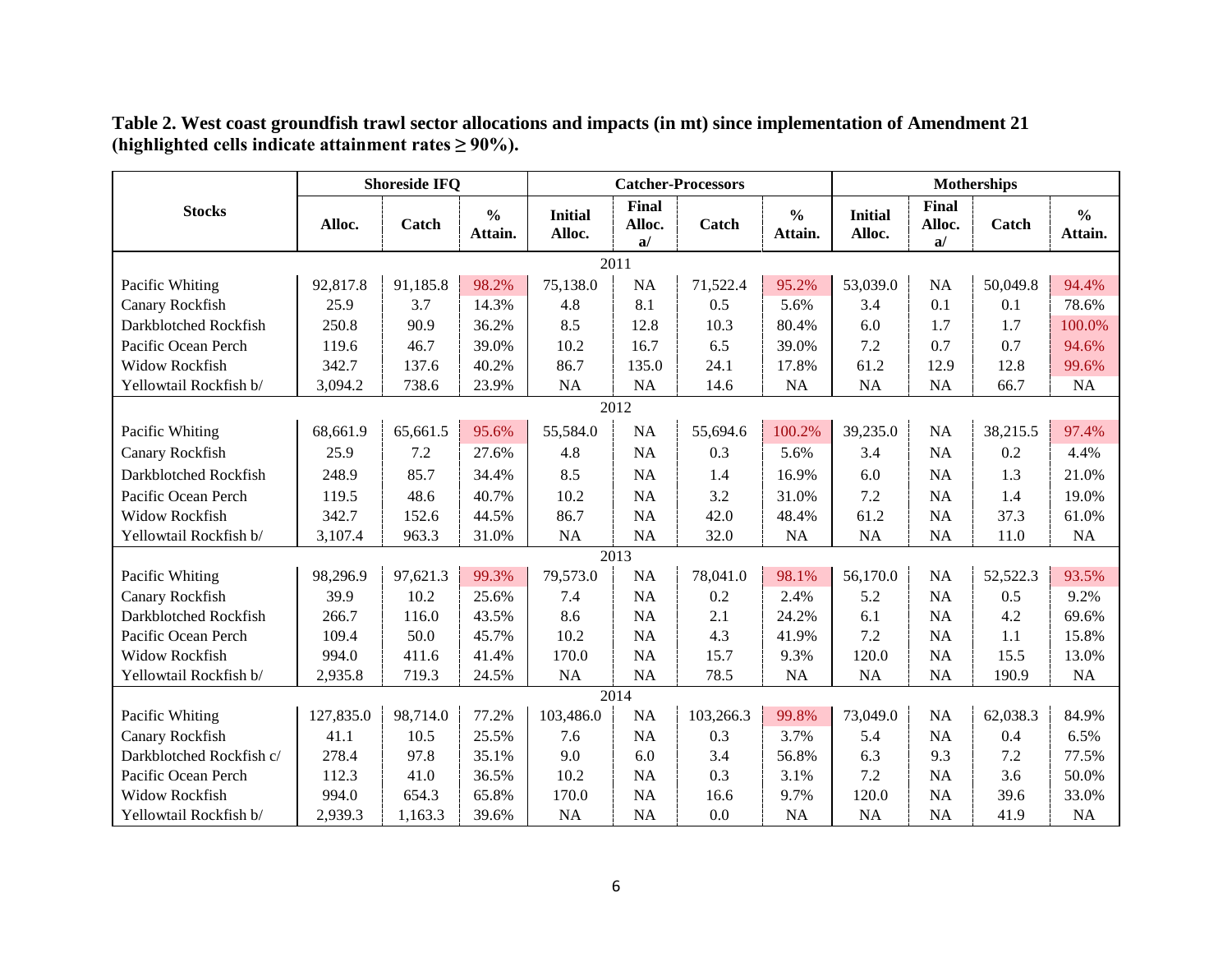|                        |           | <b>Shoreside IFQ</b> |                          |                   |                      | <b>Catcher-Processors</b> | <b>Motherships</b>       |                          |                       |          |                          |
|------------------------|-----------|----------------------|--------------------------|-------------------|----------------------|---------------------------|--------------------------|--------------------------|-----------------------|----------|--------------------------|
| <b>Stocks</b>          | Alloc.    | Catch                | $\frac{6}{9}$<br>Attain. | Initial<br>Alloc. | Final<br>Alloc.<br>a | Catch                     | $\frac{6}{9}$<br>Attain. | <b>Initial</b><br>Alloc. | Final<br>Alloc.<br>a/ | Catch    | $\frac{6}{9}$<br>Attain. |
|                        |           | 2015                 |                          |                   |                      |                           |                          |                          |                       |          |                          |
| Pacific Whiting        | 124,607.3 | 58,383.7             | 46.9%                    | 100,873.0         | NA                   | 68,483.9                  | 67.9%                    | 71,204.0                 | NA                    | 27,660.4 | 38.8%                    |
| Canary Rockfish        | 47.3      | 44.8                 | 94.8%                    | 8.0               | NA                   | 0.1                       | $0.9\%$                  | 5.7                      | NΑ                    | 0.1      | 2.5%                     |
| Darkblotched Rockfish  | 285.5     | 122.4                | 42.9%                    | 9.2               | NA                   | 5.6                       | 60.4%                    | 6.5                      | NA                    | 2.4      | 36.6%                    |
| Pacific Ocean Perch    | 118.5     | 49.9                 | 42.1%                    | 10.2              | NA                   | 7.0                       | 68.2%                    | 7.2                      | NΑ                    | 1.7      | 24.2%                    |
| Widow Rockfish         | 1,306.2   | 814.6                | 62.4%                    | 170.0             | NA                   | 17.4                      | 10.3%                    | 120.0                    | NΑ                    | 17.2     | 14.3%                    |
| Yellowtail Rockfish b/ | 4,592.8   | ,449.9               | 31.6%                    | NA                | NA                   | 0.5                       | <b>NA</b>                | <b>NA</b>                | NA                    | 86.3     | <b>NA</b>                |

a/ In some years allocations were reapportioned inseason after an at-sea sector declared they were done fishing for the year. There has been reapportionment of unused tribal Pacific whiting yield to all trawl sectors in some years. The final annual Pacific whiting sector allocations are depicted in the initial allocation column for at-sea sectors (and in the Allocation column for the shorebased IFQ sector).

b/ Yellowtail rockfish is managed as a set-aside species for the at-sea whiting trawl sectors (i.e., Catcher-Processors and Motherships) with an annual set-aside amount of 300 mt for both sectors combined.

c/ The original allocation of darkblotched to the Mothership sector (6.3 mt) was increased to 9.3 mt with a transfer of yield from the Catcher-Processors sector by automatic action on October 17, 2014.